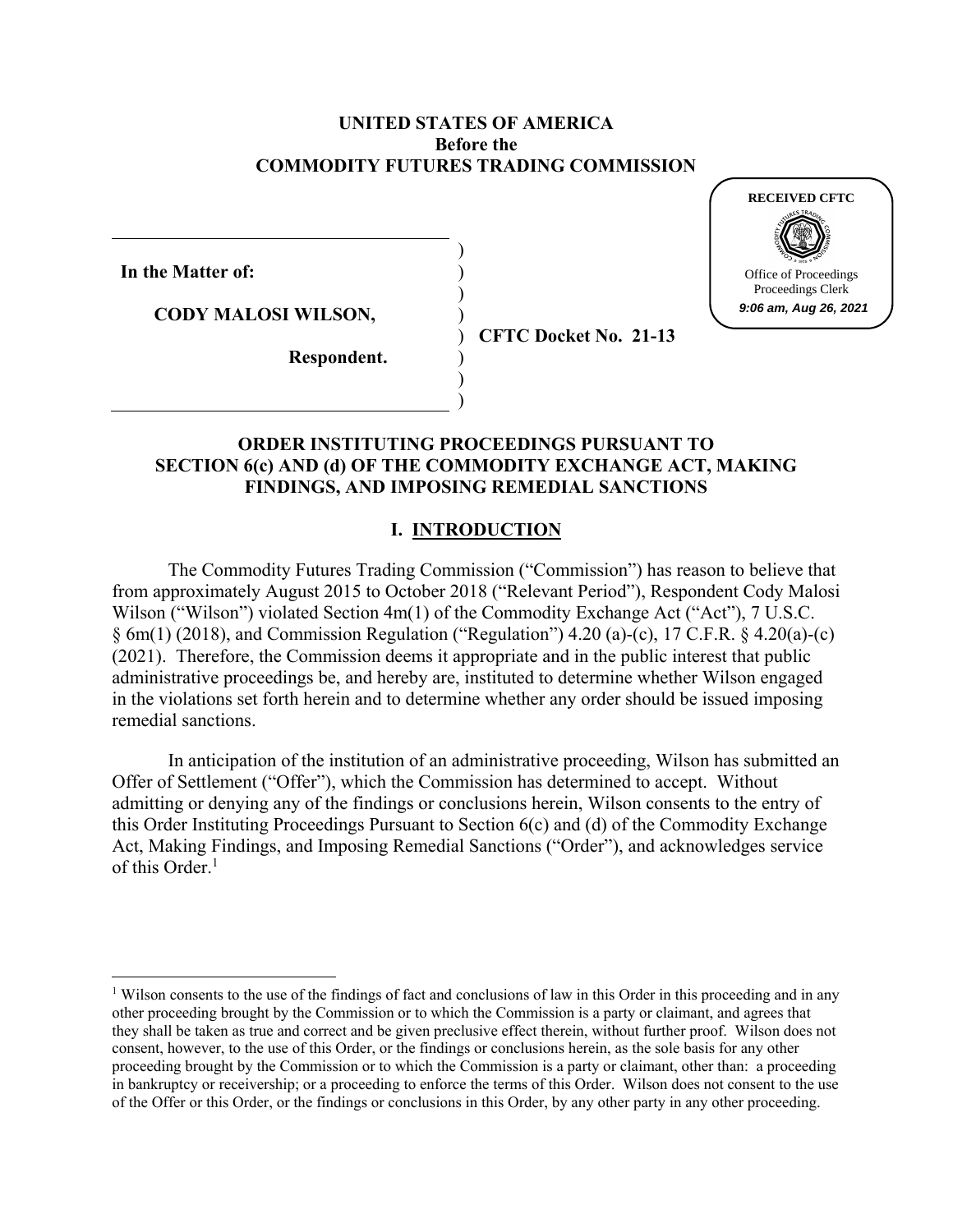#### **II. FINDINGS**

The Commission finds the following:

#### **A. SUMMARY**

During the Relevant Period, Wilson operated multiple commodity pools. In connection with those pools, Wilson solicited or accepted funds from at least 15 individuals. Wilson used pool participants' funds to trade off-exchange binary options through a foreign binary options trading platform. Wilson has never been registered with the Commission and was not exempt from the requirement to register as a commodity pool operator ("CPO"). By and through these actions, Wilson violated Section 4m(1) of the Act, 7 U.S.C. § 6m(1) (2018).

Wilson also failed to operate the commodity pools as legal entities separate from that of the operator, received pool funds in his own name, and engaged in prohibited commingling of pool funds. By and through these actions, Wilson violated Regulation 4.20 (a)-(c), 17 C.F.R.  $§$  4.20(a)-(c) (2021).

#### **B. RESPONDENT**

**Cody Malosi Wilson** is an individual who resides in Idaho Falls, Idaho.

### **C. FACTS**

During the Relevant Period, Wilson operated commodity pools that he ran under various names, including Young Millionaires, Simple Wealth, and Simple Wallet. Wilson did not operate these pools continuously, typically closing one before starting a new one, but during the periods when the pools were active, each pool had approximately 15 to 30 participants. Wilson used foreign trading platforms to trade on behalf of the pools and their participants. He primarily traded binary options on foreign exchange currency pairs, although on occasion he engaged in retail foreign exchange transactions.

Wilson used the means or instrumentalities of interstate commerce in connection with his business as a CPO. Wilson solicited prospective pool participants and ran the commodity pools through social media accounts and group chats that he created and controlled in the name of Young Millionaires, Simple Wealth, or Simple Wallet. Wilson also collected funds from pool participants using payment processors, mobile payment services, social media, and checks; transferred money to and from foreign trading platforms using credit cards, electronic money transfers, and payment processors; and communicated with pool participants using social media, phone calls, and text messages.

Wilson instructed pool participants to transfer funds for pool investments to accounts in his own name, and pool participants actually did so. These accounts included personal bank accounts in Wilson's name, accounts Wilson held at payment processing services and mobile payment services, and cryptocurrency wallets controlled by Wilson. To the extent that Wilson transferred those funds to accounts at foreign trading platforms, those accounts were held in Wilson's own name.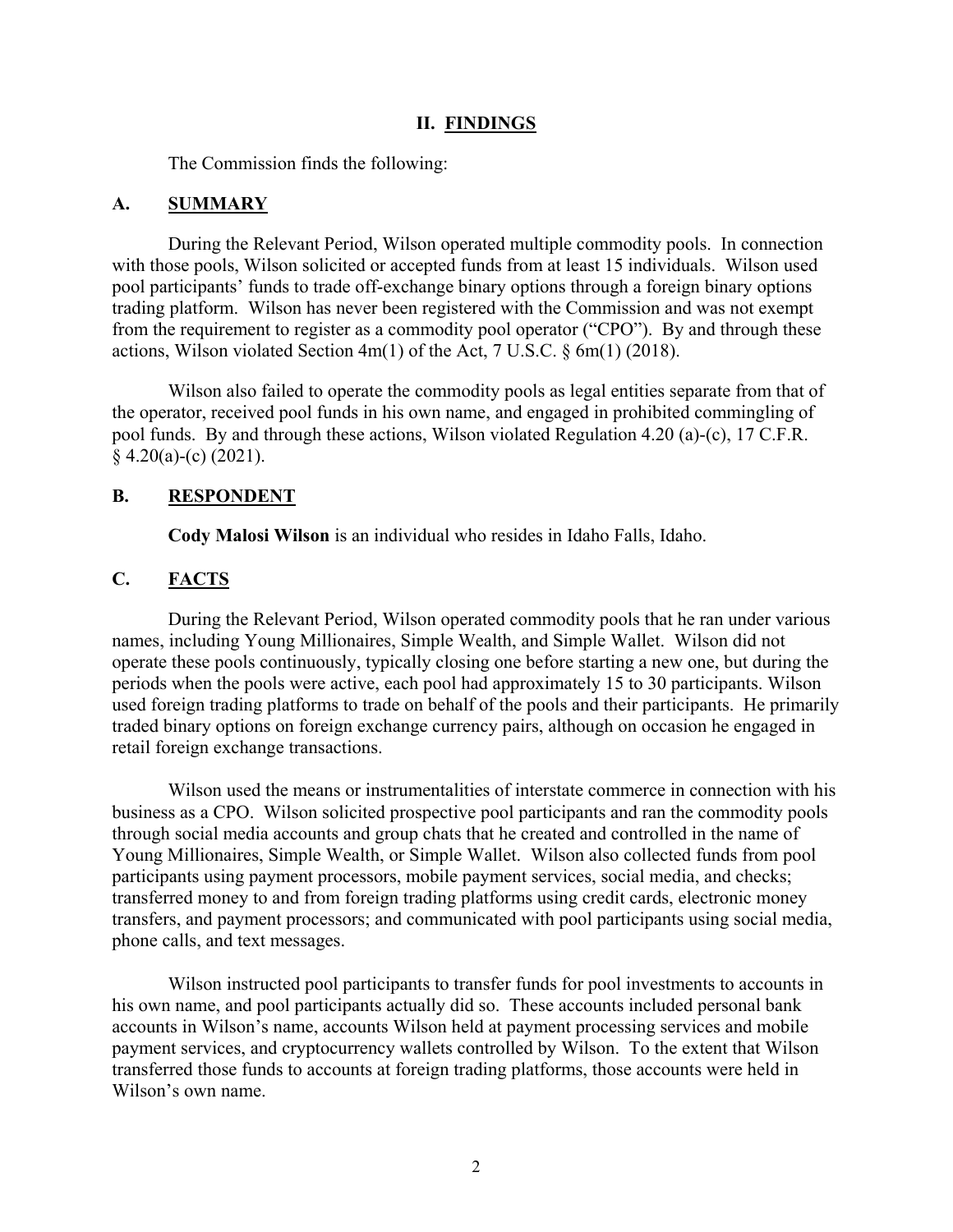## **III. LEGAL DISCUSSION**

## **A. Wilson Violated Section 4m(1) of the Act**

Section 4m(1) of the Act, 7 U.S.C.  $\S 6m(1)$  (2018), makes it unlawful for any CPO to use the mails or any instrumentality of interstate commerce in connection with the CPO's business, without being registered with the Commission, subject to certain exceptions and exemptions not relevant here. Section 1a(11) of the Act, 7 U.S.C. § 1a(11) (2018), defines a CPO, in relevant part, as any person "engaged in a business that is of the nature of a commodity pool, investment trust, syndicate, or similar form of enterprise, and who, in connection therewith, solicits, accepts, or receives from others, funds, securities, or property . . . for the purpose of trading in commodity interests, including any. . . swap." Binary options on forex are swaps under Section 1a(47)(A) of the Act which defines a swap to include any "any agreement, contract, or transaction . . . that is a put, call, cap, floor, collar, or similar option of any kind that is for the purchase or sale, or based on the value, of 1 or more . . . currencies . . . ." 7 U.S.C. § 1a(47) (2018); *see also CFTC v. Scharf*, No. 3:17-cv-774-J-32MCR, 2019 WL 3139980, at \*6 (M.D. Fla. Apr. 25, 2019) (default order) (holding that binary options are swaps); *CFTC v. Vault Options, Ltd.*, No. 1:16-CV-01881, 2016 WL 5339716, at \*2, \*6 (N.D. Ill. July 20, 2016) (default order) (holding that binary options are swaps).

As described above, during the Relevant Period Wilson acted as a CPO by soliciting and collecting funds for a pooled investment vehicle to trade off-exchange binary options on forex, and he did so using the means or instrumentalities of interstate commerce. At any given point in time, each pool had approximately 15 to 30 participants. Because Wilson engaged in this conduct without being registered with the Commission as a CPO, Wilson violated Section 4m(1) of the Act.

## **B. Wilson Violated Regulation 4.20(a)(1)**

Regulation  $4.20(a)(1)$  provides that a "commodity pool operator must operate its pool as an entity cognizable as a legal entity separate from that of the pool operator." 17 C.F.R. § 4.20(a)(1) (2021). Wilson incorporated a business entity called Young Millionaires, but did not take steps to operate the Young Millionaires pool as a separate entity beyond the mere incorporation of the business entity. For instance, he did not open bank or trading accounts in Young Millionaires' name, and did not maintain separate corporate records. Similarly, although Wilson eventually incorporated a business entity called Simple Wealth LLC, the creation of that entity occurred long after Wilson began operating a pool under the name of Simple Wealth, and Wilson did not take steps to operate the Simple Wealth pool as a separate entity beyond the mere incorporation of a business entity. Wilson did not incorporate a business entity for Simple Wallet. Accordingly, Wilson failed to operate each pool as a separate legal entity and thus violated Regulation 4.20(a)(1).

#### **C. Wilson Violated Regulation 4.20(b)**

Regulation 4.20(b) provides that all funds received by the CPO from existing or prospective pool participants "must be received in the pool's name." 17 C.F.R. § 4.20(b) (2021).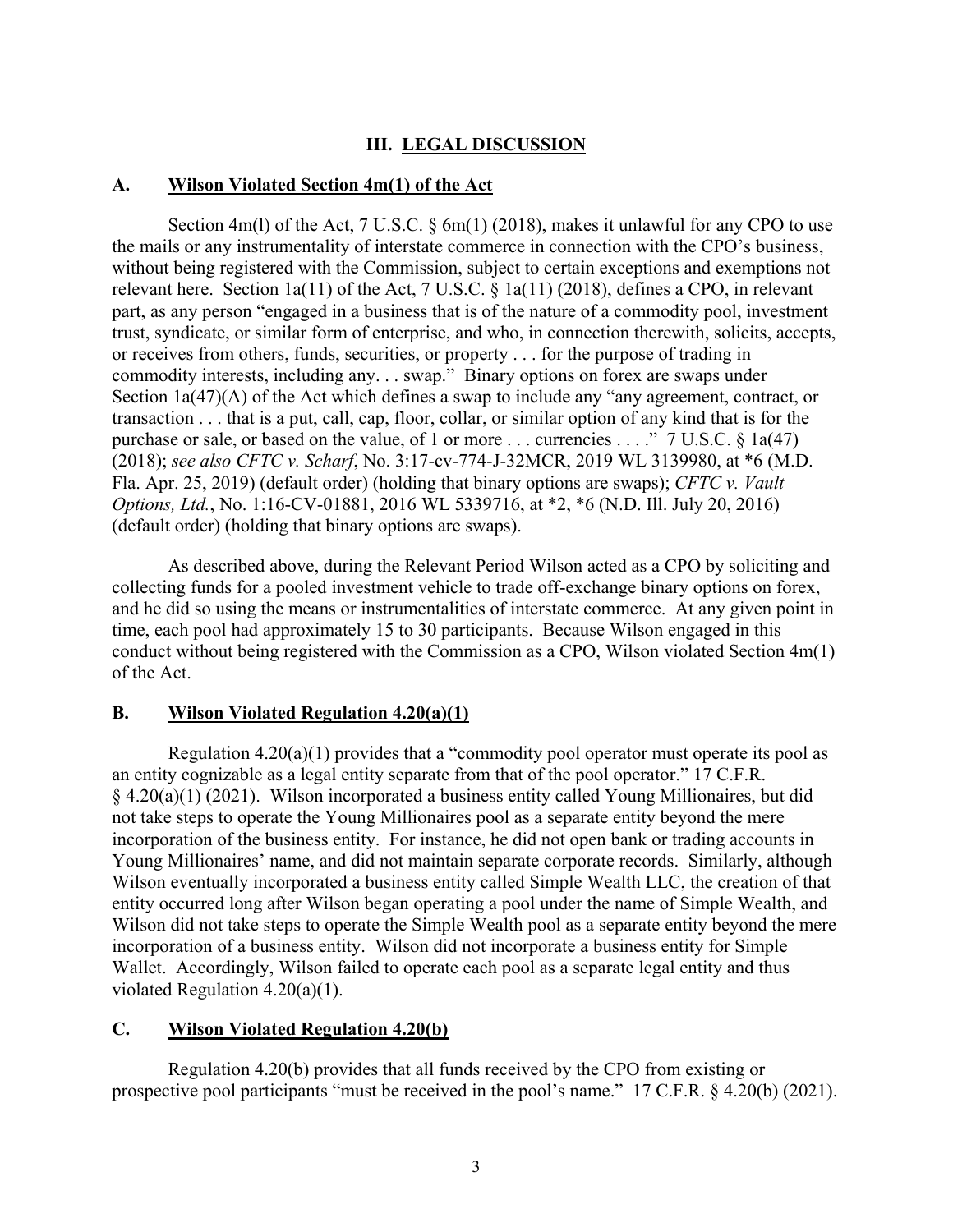As described above, Wilson received funds from existing or prospective pool participants via various accounts in his name. Accordingly, Wilson violated Regulation 4.20(b).

### **D. Wilson Violated Regulation 4.20(c)**

Regulation 4.20(c), 17 C.F.R. **§** 4.20(c) (2021), prohibits CPOs, whether registered or not, from commingling the property of any pool that it operates or intends to operate with the property of any other person. During the Relevant Period, Wilson commingled pool property with his own property by (a) transferring funds from pool participants to personal bank accounts, where those funds were commingled with funds from Wilson's other business ventures and sources of income, and (b) transferring pool participants' funds to accounts in Wilson's name at foreign trading platforms, where those funds were commingled with Wilson's personal funds. Because Wilson commingled pool property with his own property, he violated Regulation  $4.20(c)$ .

## **IV. FINDINGS OF VIOLATIONS**

Based on the foregoing, the Commission finds that, during the Relevant Period, Wilson violated Section 4m(1) of the Act, 7 U.S.C.  $\S$  6m(1) (2018), and Regulation 4.20 (a)-(c), 17 C.F.R. § 4.20(a)-(c) (2021).

# **V. OFFER OF SETTLEMENT**

Wilson has submitted the Offer in which he, without admitting or denying the findings and conclusions herein:

- A. Acknowledges service of this Order;
- B. Admits the jurisdiction of the Commission with respect to all matters set forth in this Order and for any action or proceeding brought or authorized by the Commission based on violation of or enforcement of this Order;
- C. Waives:
	- 1. The filing and service of a complaint and notice of hearing;
	- 2. A hearing;
	- 3. All post-hearing procedures;
	- 4. Judicial review by any court;
	- 5. Any and all objections to the participation by any member of the Commission's staff in the Commission's consideration of the Offer;
	- 6. Any and all claims that he may possess under the Equal Access to Justice Act, 5 U.S.C. § 504 (2018), and 28 U.S.C. § 2412 (2018), and/or the rules promulgated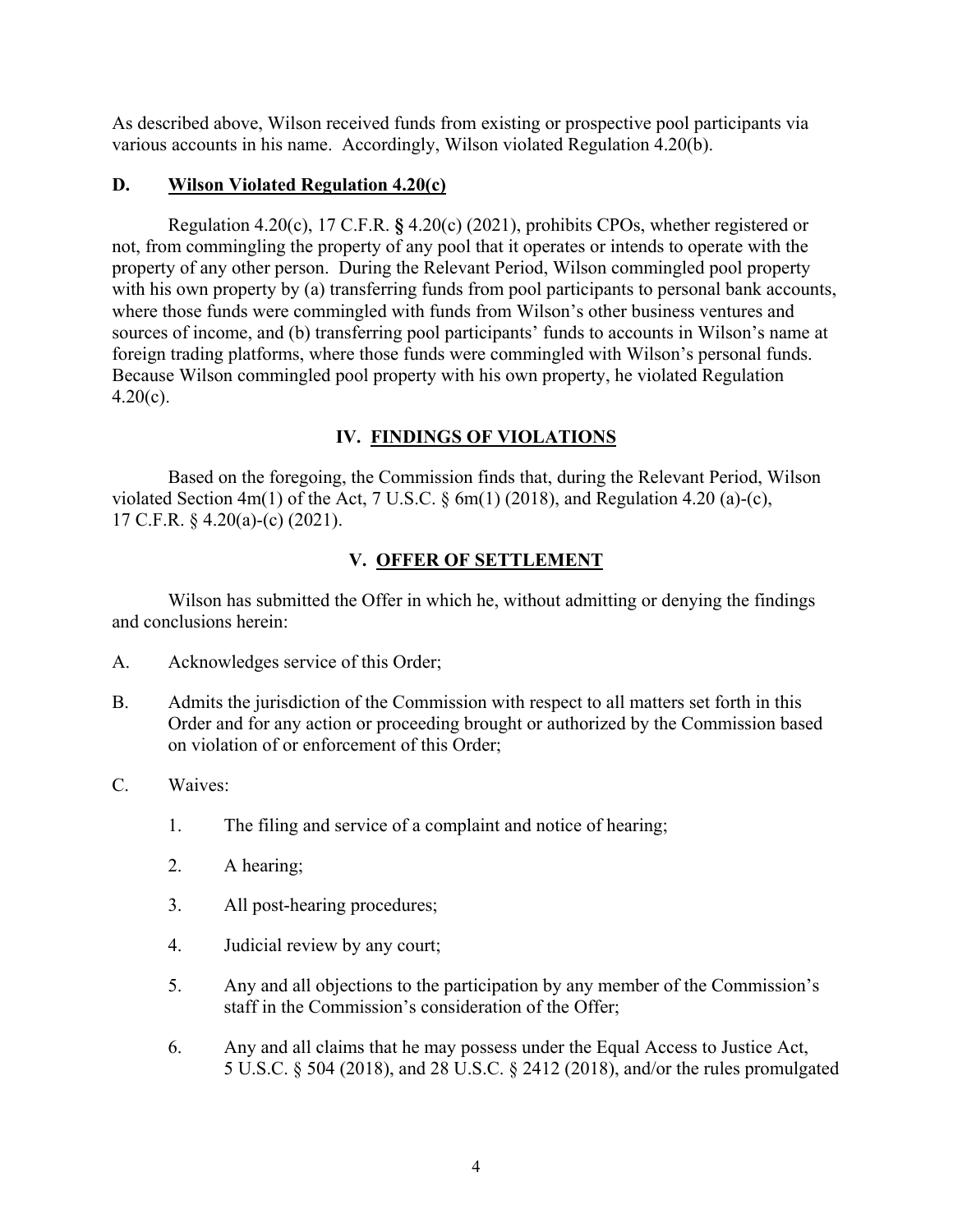by the Commission in conformity therewith, Part 148 of the Regulations, 17 C.F.R. pt. 148 (2021), relating to, or arising from, this proceeding;

- 7. Any and all claims that he may possess under the Small Business Regulatory Enforcement Fairness Act of 1996, Pub. L. No. 104-121, tit. II, §§ 201–253, 110 Stat. 847, 857–74 (codified as amended at 28 U.S.C. § 2412 and in scattered sections of 5 U.S.C. and 15 U.S.C.), relating to, or arising from, this proceeding; and
- 8. Any claims of Double Jeopardy based on the institution of this proceeding or the entry in this proceeding of any order imposing a civil monetary penalty or any other relief, including this Order;
- D. Stipulates that the record basis on which this Order is entered shall consist solely of the findings contained in this Order to which Wilson has consented in the Offer; and
- E. Consents, solely on the basis of the Offer, to the Commission's entry of this Order that:
	- 1. Makes findings by the Commission that Wilson violated Section 4m(1) of the Act, 7 U.S.C. § 6m(1) (2018), and Regulation 4.20 (a)-(c), 17 C.F.R. § 4.20(a)-(c) (2021);
	- 2. Orders Wilson to cease and desist from violating Section 4m(l) of the Act and Regulation  $4.20(a)-(c)$ ;
	- 3. Orders Wilson to pay a civil monetary penalty in the amount of \$150,000.00, plus post-judgment interest; and
	- 4. Orders Wilson and his successors and assigns to comply with the conditions and undertakings consented to in the Offer and as set forth in Part VI of this Order.

Upon consideration, the Commission has determined to accept the Offer.

# **VI. ORDER**

### **Accordingly, IT IS HEREBY ORDERED THAT**:

- A. Wilson and his successors and assigns shall cease and desist from violating Section 4m(1) of the Act, 7 U.S.C. § 6m(1) (2018), and Regulation 4.20 (a)-(c), 17 C.F.R.  $§$  4.20(a)-(c) (2021).
- B. Wilson shall pay a civil monetary penalty in the amount of one hundred fifty thousand dollars (\$150,000.00) ("CMP Obligation") within ten (10) days of the date of the entry of this Order. If the CMP Obligation is not paid in full within ten (10) days of the date of entry of this Order, then post-judgment interest shall accrue on the CMP Obligation beginning on the date of entry of this Order and shall be determined by using the Treasury Bill rate prevailing on the date of entry of this Order pursuant to 28 U.S.C. § 1961 (2018).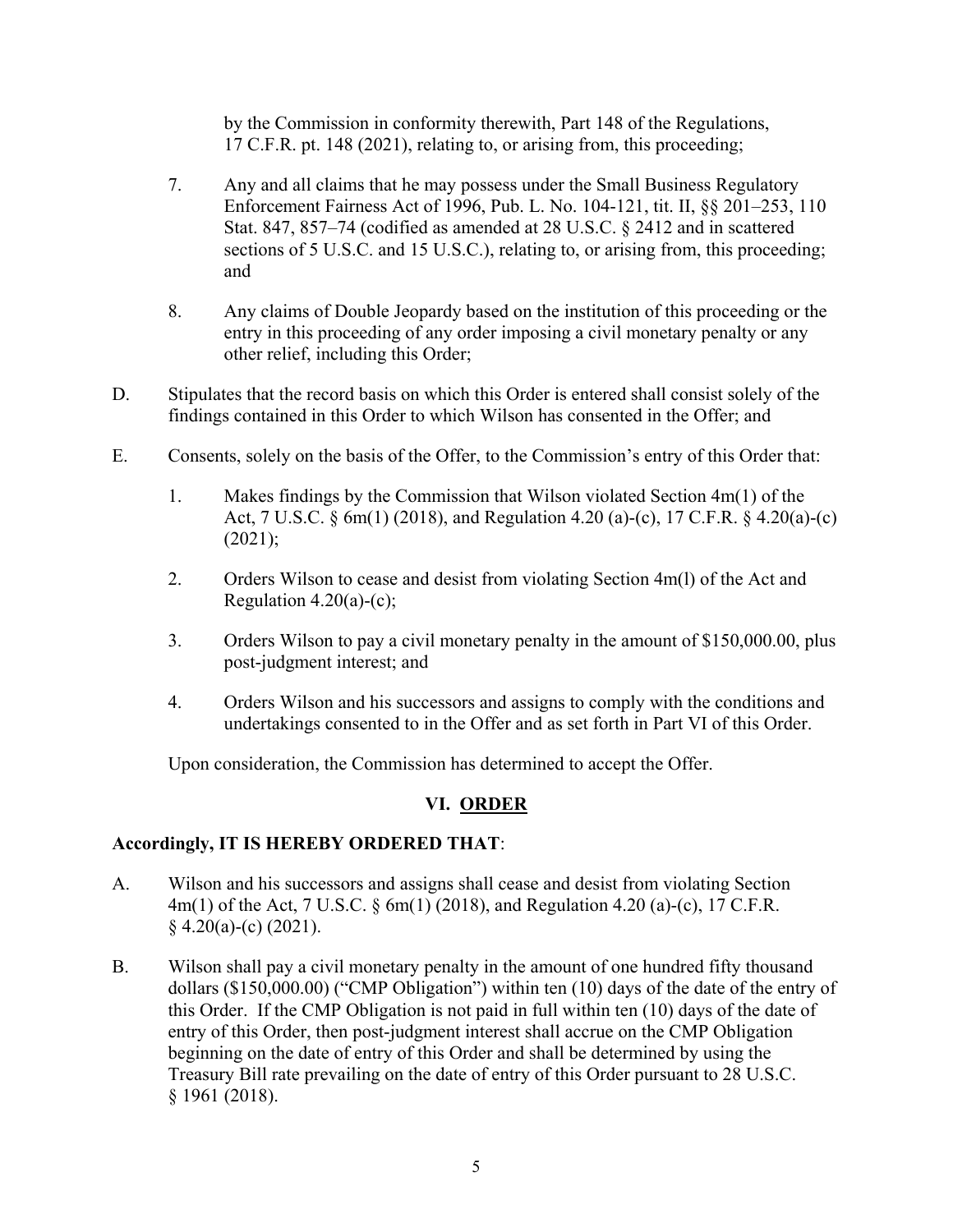Wilson shall pay the CMP Obligation and any post-judgment interest by electronic funds transfer, U.S. postal money order, certified check, bank cashier's check, or bank money order. If payment is to be made other than by electronic funds transfer, then the payment shall be made payable to the Commodity Futures Trading Commission and sent to the address below:

MMAC/ESC/AMK326 Commodity Futures Trading Commission Division of Enforcement 6500 S. MacArthur Blvd. HQ Room 181 Oklahoma City, OK 73169 (405) 954-6569 office (405) 954-1620 fax 9-AMC-AR-CFTC@faa.gov

If payment is to be made by electronic funds transfer, Wilson shall contact Marie Thorne or her successor at the above address to receive payment instructions and shall fully comply with those instructions. Wilson shall accompany payment of the CMP Obligation with a cover letter that identifies the paying Respondent and the name and docket number of this proceeding. Wilson shall simultaneously transmit copies of the cover letter and the form of payment to the Chief Financial Officer, Commodity Futures Trading Commission, Three Lafayette Centre, 1155 21st Street, N.W., Washington, D.C. 20581.

- C. Wilson and his successors and assigns shall comply with the following conditions and undertakings set forth in the Offer:
	- 1. Public Statements: Wilson agrees that neither he, nor any of his successors and assigns**,** agents or employees under his authority or control shall take any action or make any public statement denying, directly or indirectly, any findings or conclusions in this Order or creating, or tending to create, the impression that this Order is without a factual basis; provided, however, that nothing in this provision shall affect Wilson's: (i) testimonial obligations; or (ii) right to take legal positions in other proceedings to which the Commission is not a party. Wilson and his successors and assigns shall comply with this agreement, and shall undertake all steps necessary to ensure that all of his agents and/or employees under his authority or control understand and comply with this agreement.
	- 2. Partial Satisfaction: Wilson understands and agrees that any acceptance by the Commission of any partial payment of Wilson's CMP Obligation shall not be deemed a waiver of his obligation to make further payments pursuant to this Order, or a waiver of the Commission's right to seek to compel payment of any remaining balance.
	- 3. Change of Address/Phone: Until such time as Wilson satisfies in full his CMP Obligation as set forth in this Order, Wilson shall provide written notice to the